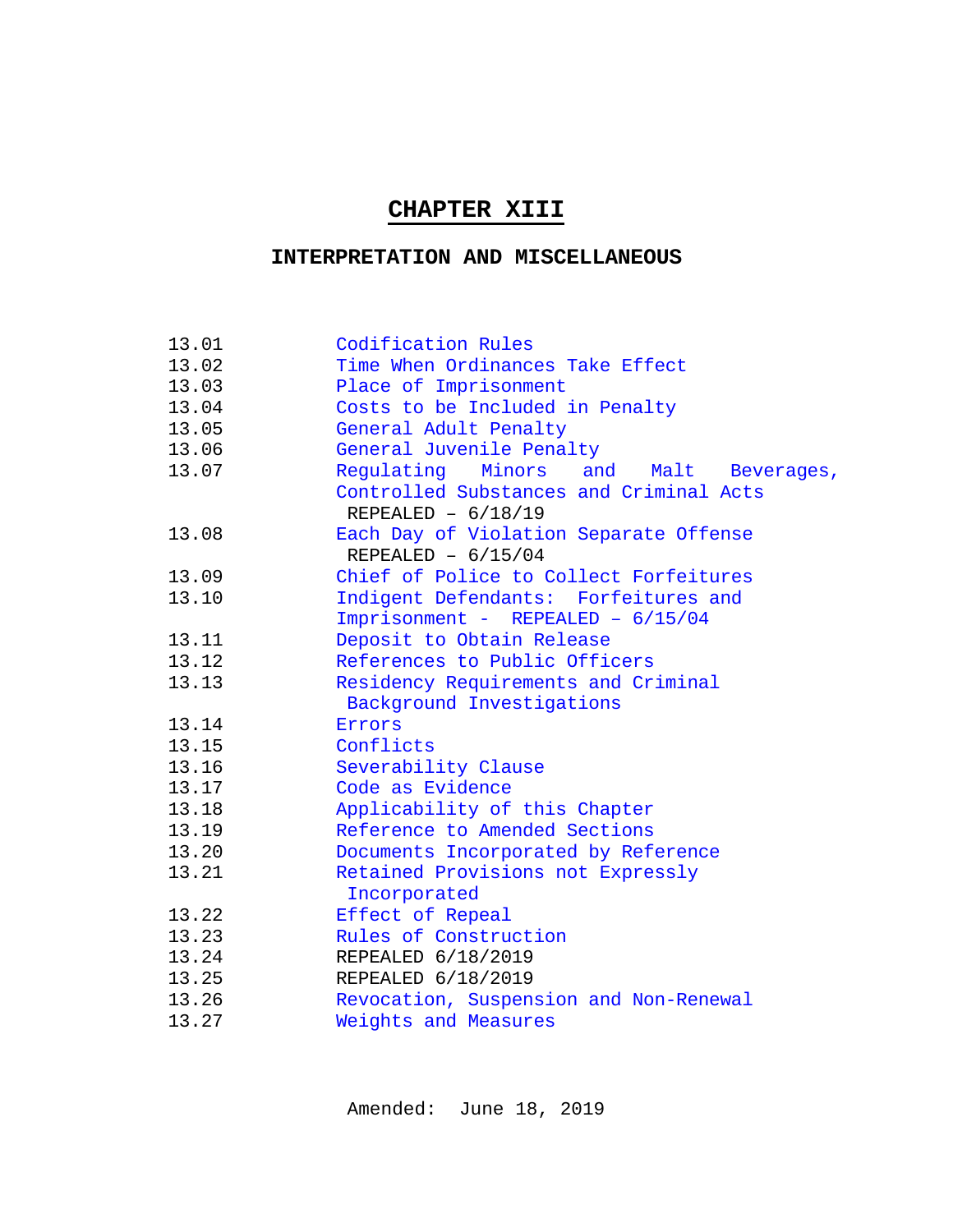# **CHAPTER XIII**

#### **INTERPRETATION AND MISCELLANEOUS**

#### **13.01 Codification Rules.**

<span id="page-1-0"></span>(A) Numbering and heading system:

1.01 SECTION HEAD (if more than one paragraph)

(1) No headings (numbers only if more than one paragraph.)

> (a) No headings (letter only if more than one paragraph.)

(B) For insertion between existing sections in the future, an additional decimal will be used:

1.01 present section 1.011 future section 1.02 present section

(C) Each chapter except for Chapter 2 contains only one penalty clause for the entire chapter. Future additions should refer to existing penalty clause for the chapter involved.

(D) Capitalize all officers and boards.

(E) Refer to "Village", not "Village of West Salem", to "State", not "State of Wisconsin", to "Board", not "Village Board".

<span id="page-1-1"></span>**13.02 Time When Ordinances Take Effect.** All ordinances heretofore passed or that may hereafter be passed by the Board shall take effect and be in force from and after their passage and publication, unless otherwise ordered.

<span id="page-1-2"></span>**13.03 Place of Imprisonment.** When imprisonment is imposed in default of payment of forfeitures and costs of prosecution for any offense under the provisions of this Code, it shall mean imprisonment in the County Jail of the County of La Crosse.

<sup>(</sup>i)  $(iii)$  $(iii)$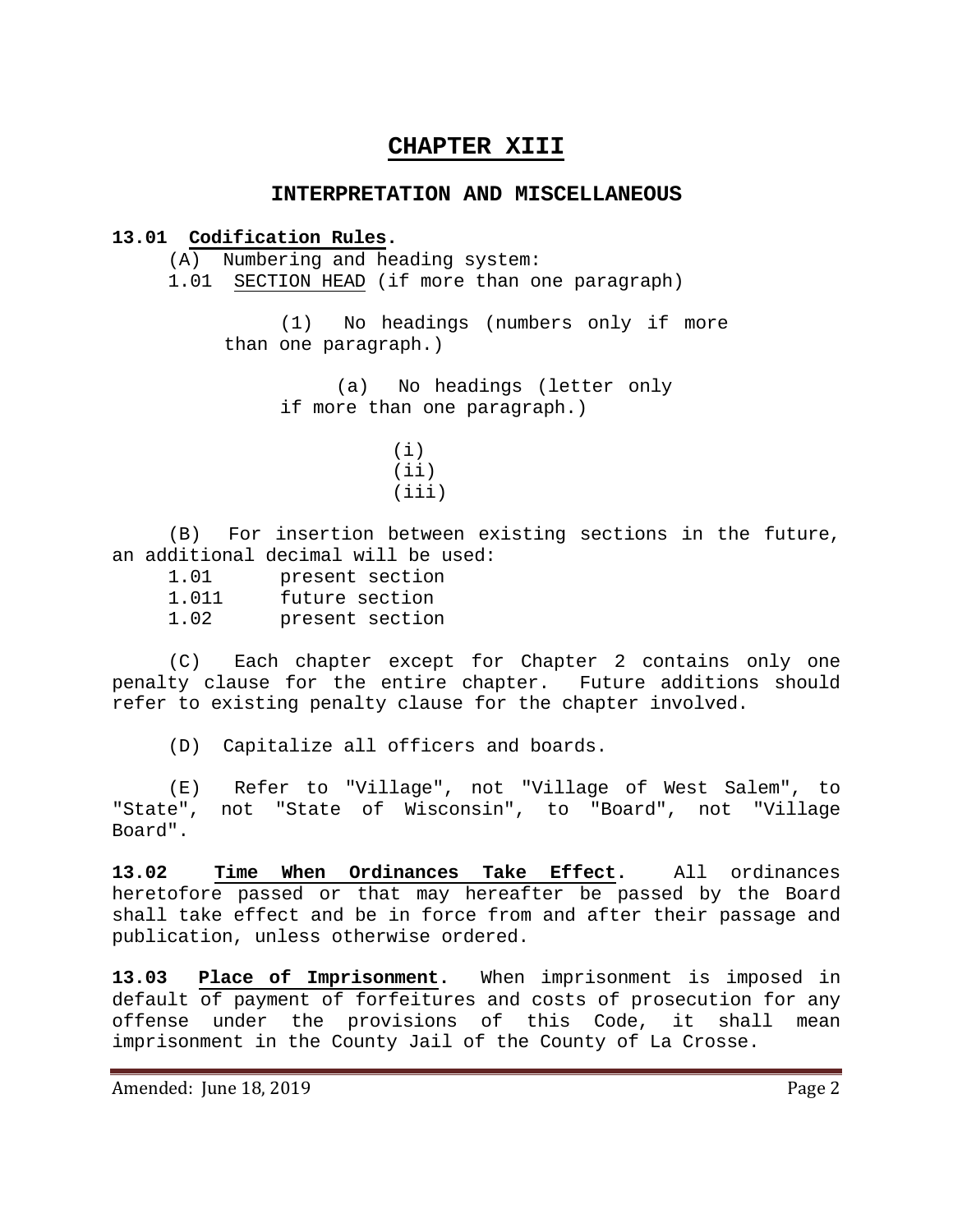#### <span id="page-2-0"></span>**13.04 Costs and Penalty Assessments to be Included in Penalty.**

(A) When a forfeiture is imposed for a violation of any of the provisions of this Code, the court shall also sentence the defendant to pay, and shall give judgment for the costs of prosecution, whether the section under which said prosecution or proceeding is had shall specifically direct or not.

(B) Whenever a forfeiture is imposed for a violation of any of the provisions of this Code, except for those ordinances involving non-moving traffic violations, there shall be imposed in addition a penalty assessment in an amount of Fifteen (15%) percent of the forfeiture imposed. If the forfeiture is suspended in whole or in part, the penalty assessment shall be reduced in proportion to the suspension. The penalty assessment shall be collected and transmitted monthly to the state treasurer according to §165.87 and §66.0114, Wis. Stats.

#### <span id="page-2-1"></span>**13.05 General Adult Penalty.**

(A) General Penalty**.** Except where a penalty is provided elsewhere in this Code, any person seventeen (17) years of age or older who shall violate any of the provisions of this Code shall, upon conviction of such violation, be subject to a penalty, which shall be as follows:

> (1) First Offense - Penalty**.** Any person seventeen (17) years of age or older who shall violate any provision of this Code shall, upon conviction thereof, forfeit not less than Ten Dollars (\$10.00) nor more than Five Hundred Dollars (\$500.00), together with all court costs; jail, crime lab, penalty and other assessments; and any other taxable item of cost as provided for by the laws of the State of Wisconsin as applicable to forfeiture actions that are in effect at the time of the offense, and any other taxable costs as imposed by any other provision of this Code. In default of payment of such forfeiture and costs, may have his/her driving privileges suspended per Sec. 345.47(1)(b), Wis. Stats., or be imprisoned in the County Jail until such forfeiture, costs and assessments are paid or both, but not exceeding 90 days. Forfeiture amounts are subject to Village Board annual review and approval and may be changed from time to time by Village Board Resolution.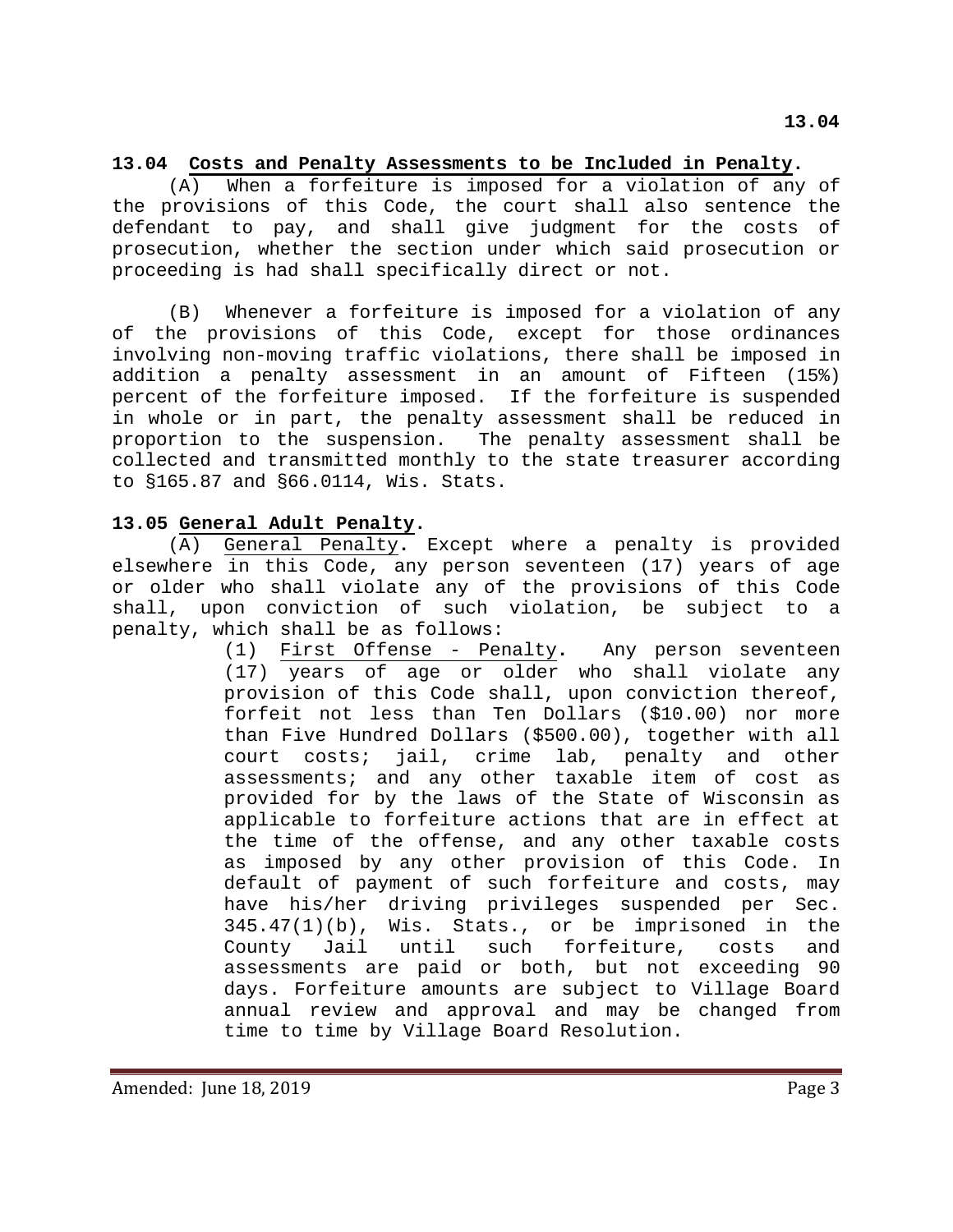(2) Second and Subsequent Offenses - Penalty**.** Any person seventeen (17) years of age or older who is found guilty of violating any Ordinance or part of an Ordinance of this Code who has previously been convicted of a violation of the same Ordinance or part of an Ordinance within three (3) years from the date of the last offense to the date of the current offense shall, upon conviction thereof, forfeit not less than Fifty Dollars (\$50.00) nor more than One Thousand Dollars (\$1,000.00) for each such offense, together with all court costs; jail, crime lab, penalty and other assessments; and any other taxable costs as provided for by the laws of the State of Wisconsin as applicable to forfeiture actions that are in effect at the time of the offense, and any other taxable costs as imposed by any other provision of this Code. In default of payment of such forfeiture, costs and<br>assessments, may have his/her driving privilege assessments, may have his/her suspended per Sec. 345.47(1)(b), Wis. Stats., or be imprisoned in the County Jail until such forfeiture and costs are paid or both, but not exceeding ninety (90) days. Forfeiture amounts are subject to Village Board annual review and approval and may be changed from time to time by Village Board Resolution.

(B) Continued Violations**.** Each violation and each day a violation continues or occurs shall constitute a separate offense for which a separate penalty shall be assessed. Nothing in this Code shall preclude the Village from maintaining any appropriate action to prevent or remove a violation of any provision of this Code.

(C) Other Remedies**.**

(1) The Village shall have any and all other remedies afforded by the Wisconsin Statutes in<br>addition to the forfeitures, costs and forfeitures, assessments. (2) Execution or Assessment Against Defendant's Property. Whenever any person fails to pay a forfeiture, costs or assessments upon the order of any court for violation of any ordinance of the Village, the court may, in lieu of ordering imprisonment of the defendant, or after the defendant has been released from custody, issue an execution against the property<br>of the defendant for said forfeiture, costs and the defendant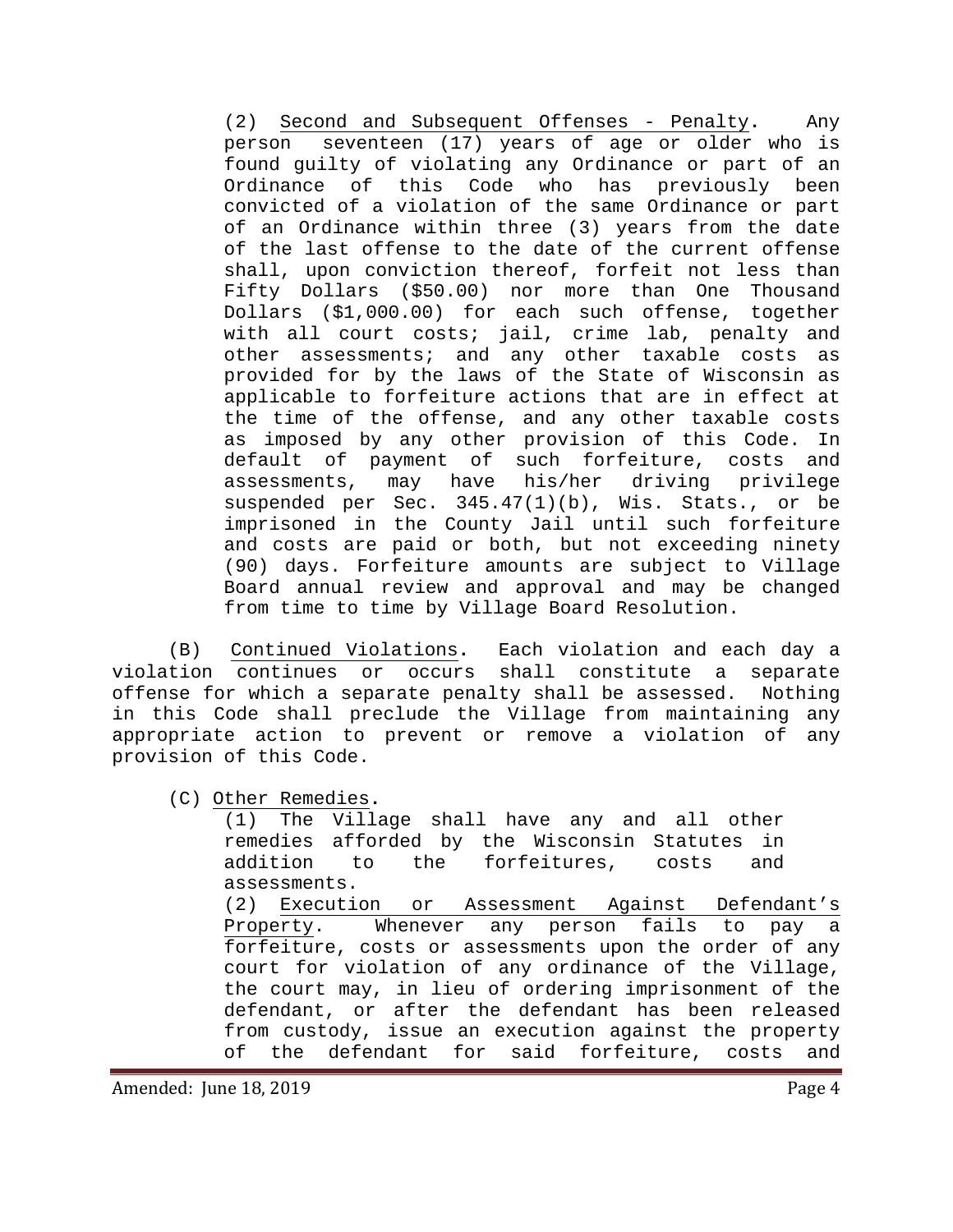assessments. In the alternative, upon authorization of the court imposing an such forfeiture, costs and<br>assessments, such sum as remains unpaid shall be assessments, such sum as remains unpaid shall assessed against any real property owned by the defendant within the Village and shall be added to the Village's portion of the property tax liability.

(3) In addition to any forfeiture imposed under this Section or any other penalty section of the Code of Ordinances of the Village of West Salem, the Village may institute an action or proceeding to enjoin any violation; and such violation or any nonpayment of any forfeiture, costs and assessments, shall constitute the basis for suspension, revocation or denial of any and all licenses and permits wherein the Village is the issuing authority by the officer or department issuing the same, or by the Village Board after allowing hearing on the same, or by a court of competent jurisdiction upon conviction of an ordinance violation.

(D) Time to Pay**.** Any forfeiture, costs and assessments imposed as a penalty pursuant to this Section or any penalty provisions of this Code shall be payable forthwith if so ordered by the court; however, the court may, in its discretion, allow reasonable time for payment, or reasonable payment plans, considering the defendant's ability to pay, and the court shall allow any time for payment or payment plan as provided for by any state law applicable at the time of imposition of the forfeiture.

(E) Exceptions**.** These general penalty provisions shall not apply in those cases where State Law or this Code of Ordinances expressly limits or prescribes the amount or nature of the penalty.

## <span id="page-4-0"></span>**13.06 General Juvenile Penalty.**

(A) Disposition of Children Twelve (12) Through Sixteen (16) Years of Age Adjudged to Have Violated an Ordinance. If the court finds a child twelve (12) through sixteen (16) years of age violated an ordinance adopted by this Code of Ordinances, it shall enter an order making one (1) or more of the dispositional orders permitted under Sec. 938.342, Wis. Stats. (Disposition; truancy and school dropout ordinance), Sec. 938.343, Wis. Stats.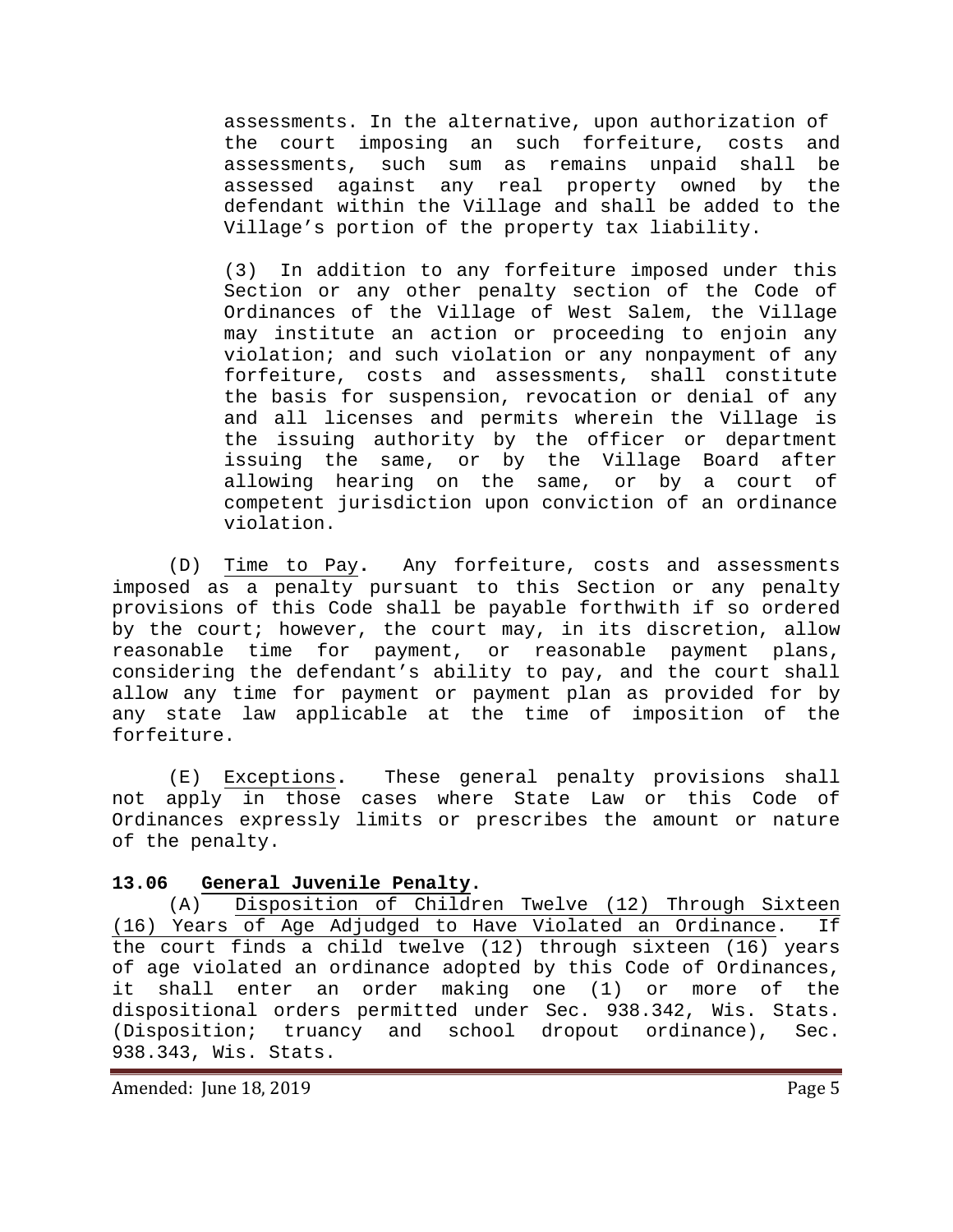(Disposition of juvenile adjudged to have violated civil law or ordinance), Sec. 938.344 Wis. Stats. (Disposition; certain intoxicating liquor, beer and drug violations) as applicable. (Upon stipulation of the parties and subject to the approval of the court upon a finding that such stipulation is in the public interest and serves the interests of justice, the court may impose terms not to exceed One Hundred Dollars (\$100.00) against the defendant upon dismissal of the action.) Forfeiture amounts are subject to Village Board annual review and approval and may be changed from time to time by Village Board Resolution.

# (B) Juvenile Disposition Alternatives for Alcohol/Drug Offenses.

(1) If a juvenile is found to have engaged in underage drinking of alcohol, drinking of alcohol on school premises or at a school sponsored activity, falsifying proof of age, possessing<br>drug paraphernalia, delivery of drug drug paraphernalia, delivery of drug paraphernalia to a minor in violation of Village ordinances, the Court may order any of the following:

- (a) A forfeiture;
- (b) Suspension or revocation of the juvenile's driver's license;
- (c) Participation in a supervised work program;
- (2) After ordering any of the above penalties, the Court may, with the juvenile's agreement, enter an additional order staying the execution of the penalty order and suspending or modifying the penalty imposed and may require the juvenile to do any of the following:
	- (a) Submit to an Alcohol or Other Drug Abuse (AODA) assessment;
	- (b) Participate in an outpatient AODA treatment program if an AODA assessment recommends treatment;
	- (c) Participate in an AODA education program.

(C) Dispositional Alternatives for Other Ordinance Violations**.** The Court may impose one or more of the following dispositional alternatives against a juvenile found to have violated a municipal ordinance, for which no penalty is otherwise provided, as follows: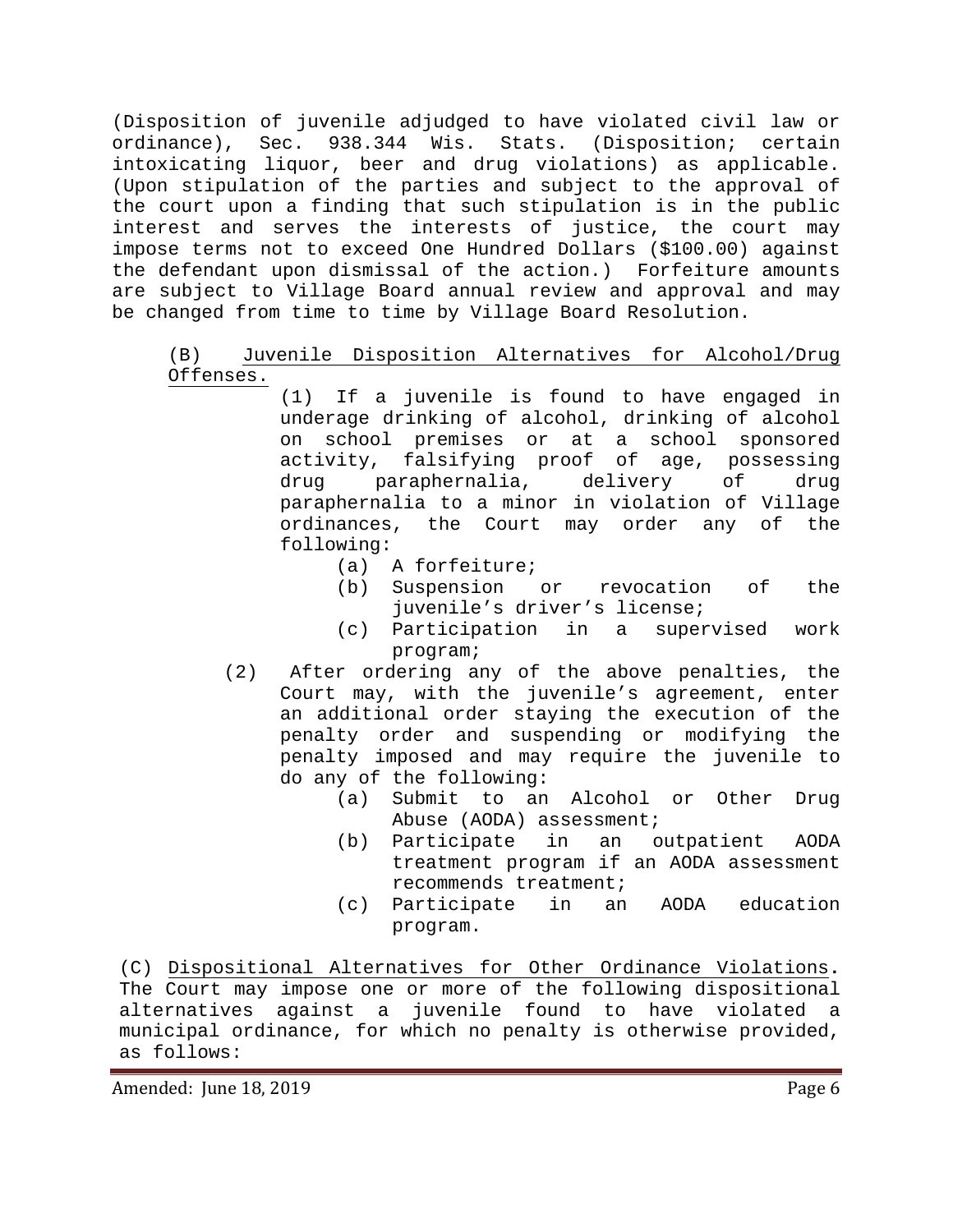(1) Counseling for the juvenile and/or the parent or guardian.

(2) A forfeiture not to exceed the maximum forfeiture that may be imposed on an adult for committing the same violation.

(3) If a forfeiture is for a violation that is only applicable to a juvenile, the maximum forfeiture amount is Three Hundred Dollars (\$300.00) plus costs. Forfeiture amounts are subject to Village Board annual review and approval and may be changed from time to time by Village Board Resolution.<br>(4) Suspend a fishing, hunting

Suspend a fishing, hunting or driving license from ninety (90) days to five (5) years for failure to pay the forfeiture.

(5) Order the juvenile to participate in a supervised work program or other community service work.

(6) Order participation in an AODA assessment, an AODA treatment program.

(7) Order participation in a pupil assistance program provided by the juvenile's school agrees.

- (8) In addition to the dispositions listed above, the Court may order a juvenile to participate in a teen court program if the following conditions are satisfied:<br>(a) The chief
	- judge of the judicial administrative district has approved a teen<br>court program established in juvenile's court program established in county of residence and the judge determines that participation in the court program will<br>likely benefit the juvenile and the the juvenile and the community;
	- (b) The juvenile admits or pleads no contest to the allegations that the juvenile was truant in open court with the juvenile's parent, guardian or legal custodian present;
	- (c) The juvenile has not successfully completed participation in a teen court program during the two (2) years before the date of the alleged violation.

(D) Violation of Juvenile Dispositional Orders**.** The Court may impose the following sanctions on a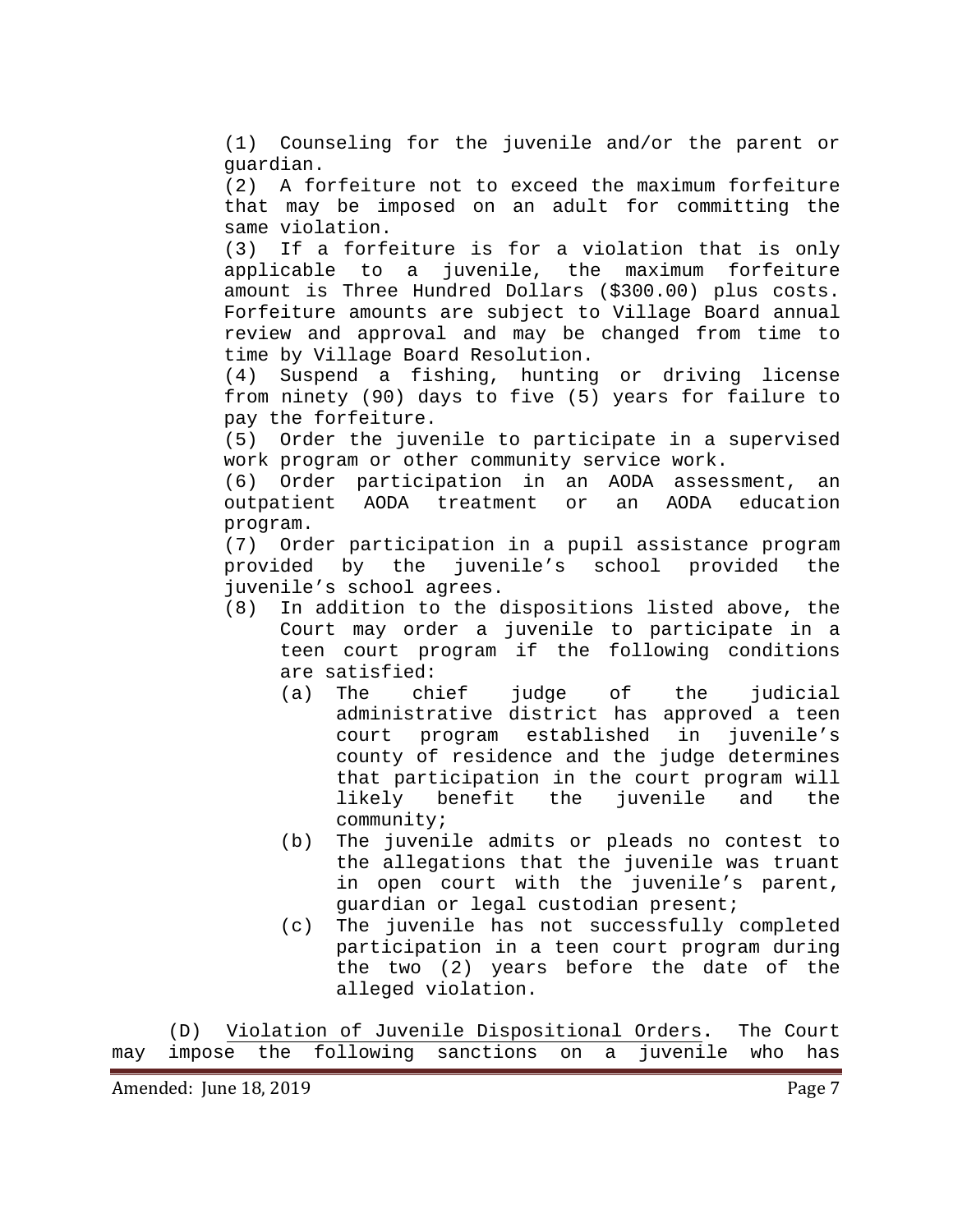violated a Village ordinance and who has violated a condition of his or her dispositional order:

> (1) Suspend the juvenile's operation privilege for a period not more than ninety (90) days; (2) Detain the juvenile in his or her home or current residence for not more than thirty (30) days without electronic monitoring; (3) Order not more than twenty-five (25) hours of community service work in a supervised work program.

(E) Carry Over Rules From Adult General Penalty. The provisions of Sec. 13.05 (b)-(e) are applicable to this Section of the Code of Ordinances also.

<span id="page-7-0"></span>**13.07 Regulating Minors and Malt Beverages, Controlled Substances and Criminal Acts.** Ordinance Repealed June 18, 2019

### <span id="page-7-1"></span>**13.08 Each Day of Violation Separate Offense.** Ordinance Repealed June 15, 2004.

<span id="page-7-2"></span>**13.09 Chief of Police to Collect Forfeitures.** Whenever any forfeiture shall be imposed for a violation of any of the provisions of this Code and the person who is thus penalized shall neglect or refuse to pay such penalty and costs, it shall be the duty of the Chief of Police to issue execution forthwith against the goods and body of such person, and in default of such forfeiture and costs, the person against whom such forfeiture is imposed shall be committed to jail until such forfeiture and costs shall be paid, or until they shall be discharged according to law, and it shall be the duty of the officer in charge of such person to see that this Section be carried into effect.

# <span id="page-7-3"></span>**13.10 Indigent Defendants: Forfeitures and Imprisonment.**

Ordinance Repealed June 14, 2004.

<span id="page-7-4"></span>**13.11 Deposit to Obtain Release.** The Chief of Police may, whenever in his or her opinion circumstances justify it, receive from any person who shall have been accused of having violated any provision of this Code, and who shall have been arrested therefor, a deposit of money equal to the maximum penalty prescribed for such offense, and release such person from arrest until the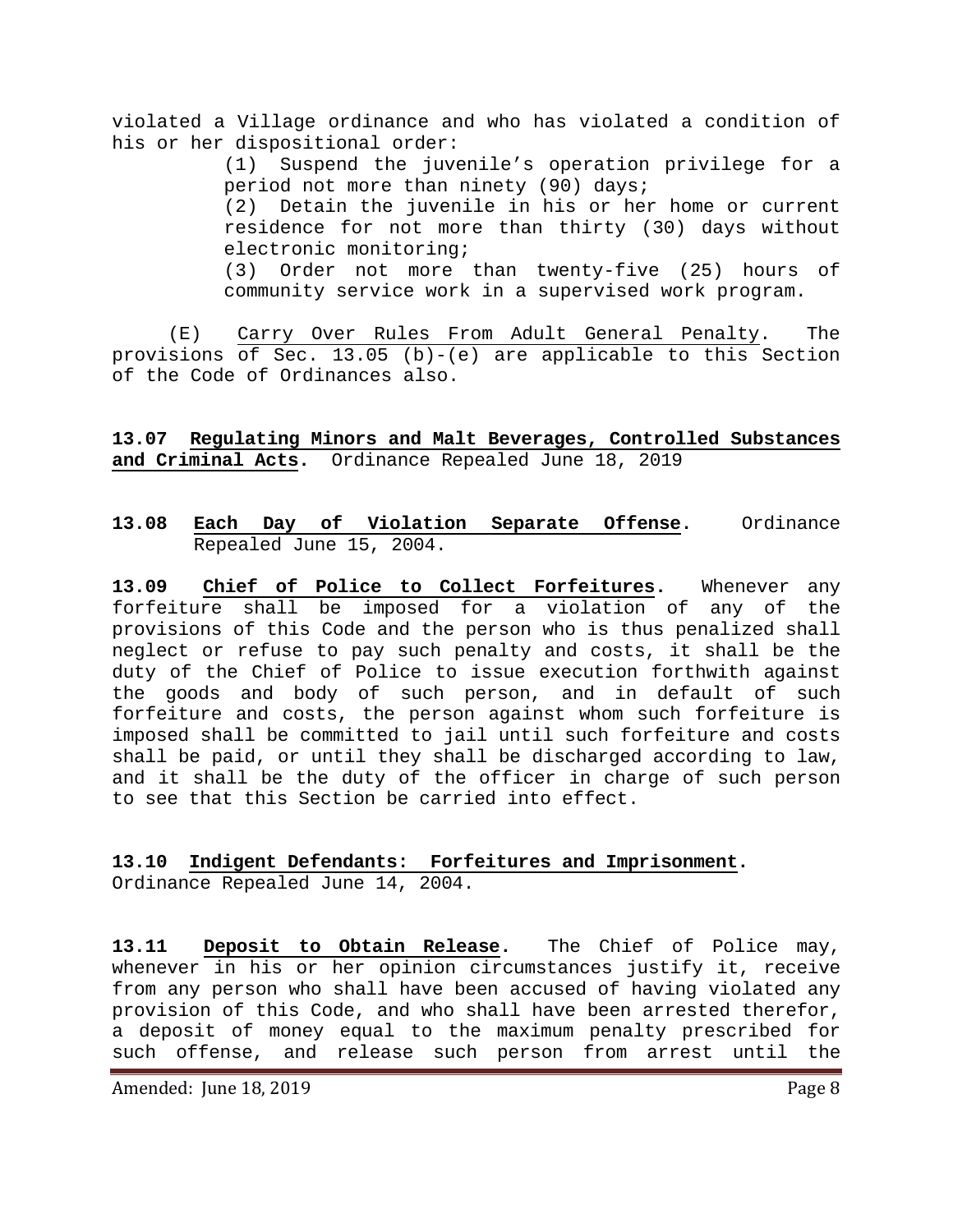opening of court on the next succeeding day when such court shall be open, or until a time which may be fixed for the hearing of the case. In case any person who makes a deposit and is released in accordance with this Section shall fail to appear personally or by an authorized agent or attorney before the court at the time fixed for the hearing of the case, then the money deposited shall be retained and used for the payment of the forfeiture and the costs which may be imposed upon the depositor after an ex-parte hearing, and the surplus, if any, shall be refunded to the person who has made such deposit upon application therefor. In case such person is acquitted, then the whole amount shall be refunded upon application. Any sums not applied for shall be paid into the general fund of the Village. The provisions of this Section shall impose no liability on the part of the Village for the whole or any part of the money deposited with the Chief of Police.

<span id="page-8-0"></span>**13.12 References to Public Officers.** References in this Code to any public officer shall apply to the person for the time being exercising the powers and performing the duties of the office intended; if the office intended has been abolished, or if the power or duty thereof which was under contemplation in the reference has been transferred or assigned to some other officer or officers, the reference shall be construed to follow the power or duty and to apply to the successor in authority to the officer referred to.

## <span id="page-8-1"></span>**13.13 Residency Requirements and Criminal Background Investigations.**

(A) Pursuant to Wisconsin State Statutes, there are no<br>residency requirements for present and future non-law requirements for present and future non-law enforcement employees of the Village of West Salem.

(B) Residency for all full time law enforcement employees of the Village of West Salem shall be governed by the current Professional Police Contract.

**(13.13(A) and (B) - Amended 3/15/2016 – Ord. No. 473)**

(C) Submission of an application for employment, paid or unpaid, appointed positions with the Village, volunteer positions,<br>all liquor license applications, and operator's license all liquor license applications, and operator's license<br>applications and/or renewals shall constitute consent to a applications and/or renewals shall constitute consent to a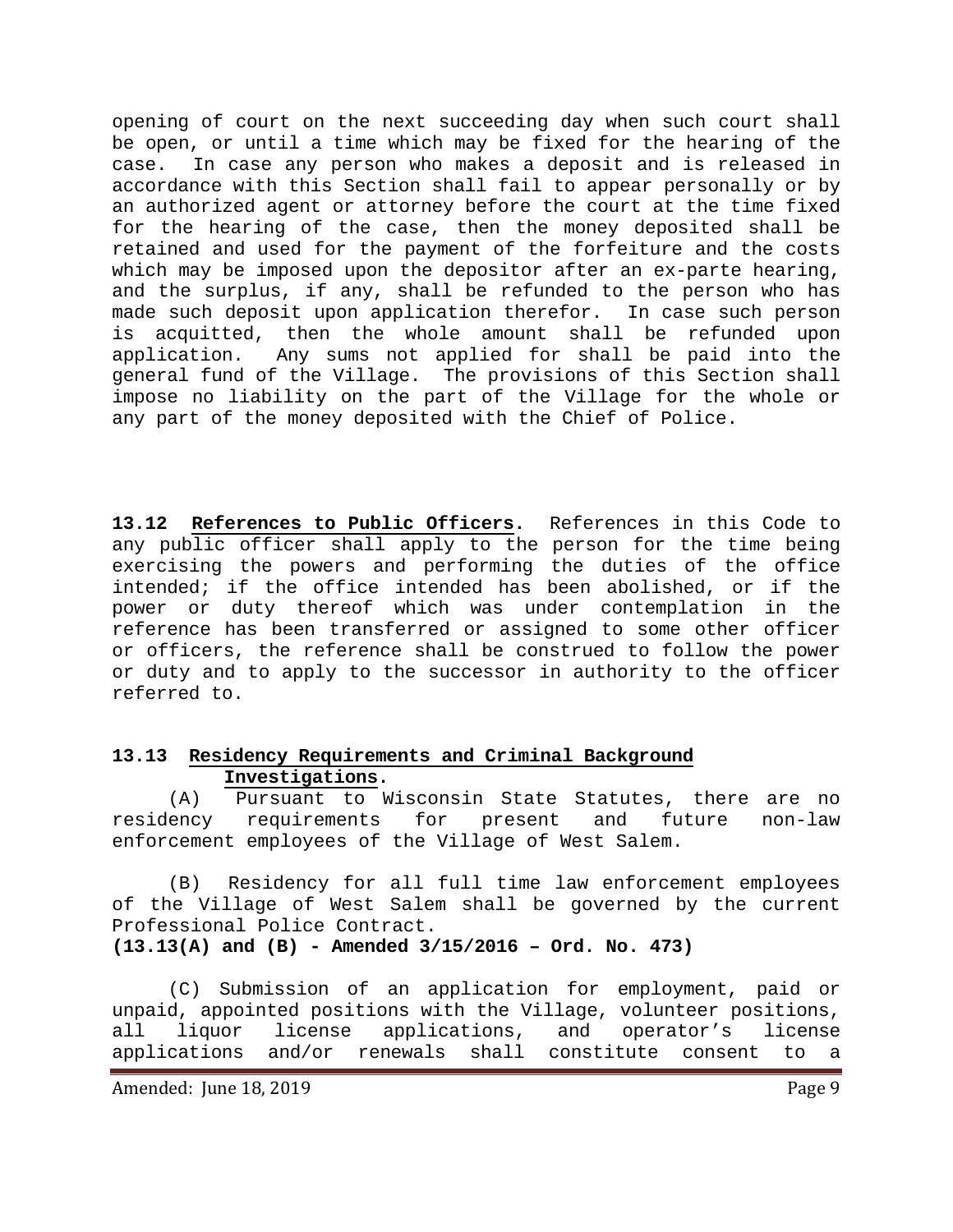background investigation (including a criminal history and traffic history) by the Village. All applicants shall be investigated by the Police Department or a designee determined by the Chief of Police, and the results of said investigation shall be forwarded to either the Village Administrator or the Village Administrator's designee for placement in the applicant's file or employee's personnel file.

(D) The several Sections of this Ordinance are declared to be severable. If any Section shall be declared by decision of a court of competent jurisdiction to be invalid, such decision shall not affect the validity of other portions of the Ordinance. **(13.13(C)and(D) created 08/05/08)**

<span id="page-9-0"></span>**13.14 Errors.** If any manifest error be discovered consisting of the misspelling of any word or words, the omission of any word or<br>words necessary to express the manifest intention of any words necessary to express the manifest intention of any provision, the use of a word or words to which no meaning can be attached, or the use of one word or words where it is manifest that a different word or words should have been used to express the intent of any provision, such spelling shall be corrected and such word or words supplied, omitted or substituted as will conform with the manifest intention, and the provisions shall have the same effect as though the words correctly spelled, and as supplied, omitted or substitute, were used originally. But this Section shall not have the effect of permitting any change to be made should there exist doubt as to the meaning of the provision in question.

<span id="page-9-1"></span>**13.15 Conflicts.** If the provisions of different chapters of this Code conflict or contradict each other the provisions of each chapter shall prevail as to all matters and questions growing out of the subject matter of such chapter. If conflicting provisions be found in different sections of the same chapter of this Code, the provisions of the section which is last enacted shall prevail unless such consideration be inconsistent with the meaning of such chapter.

<span id="page-9-2"></span>**13.16 Severability Clause.** If any section, subsection, sentence, clause or phrase of this Code of Ordinances is for any reason held to be invalid or unconstitutional by the decision of any court of competent jurisdiction, such decision shall not affect the validity of any other section, subsection, sentence or phrase or portion thereof. The Village Board hereby declares that they<br>would have passed this Code and each section, subsection, have passed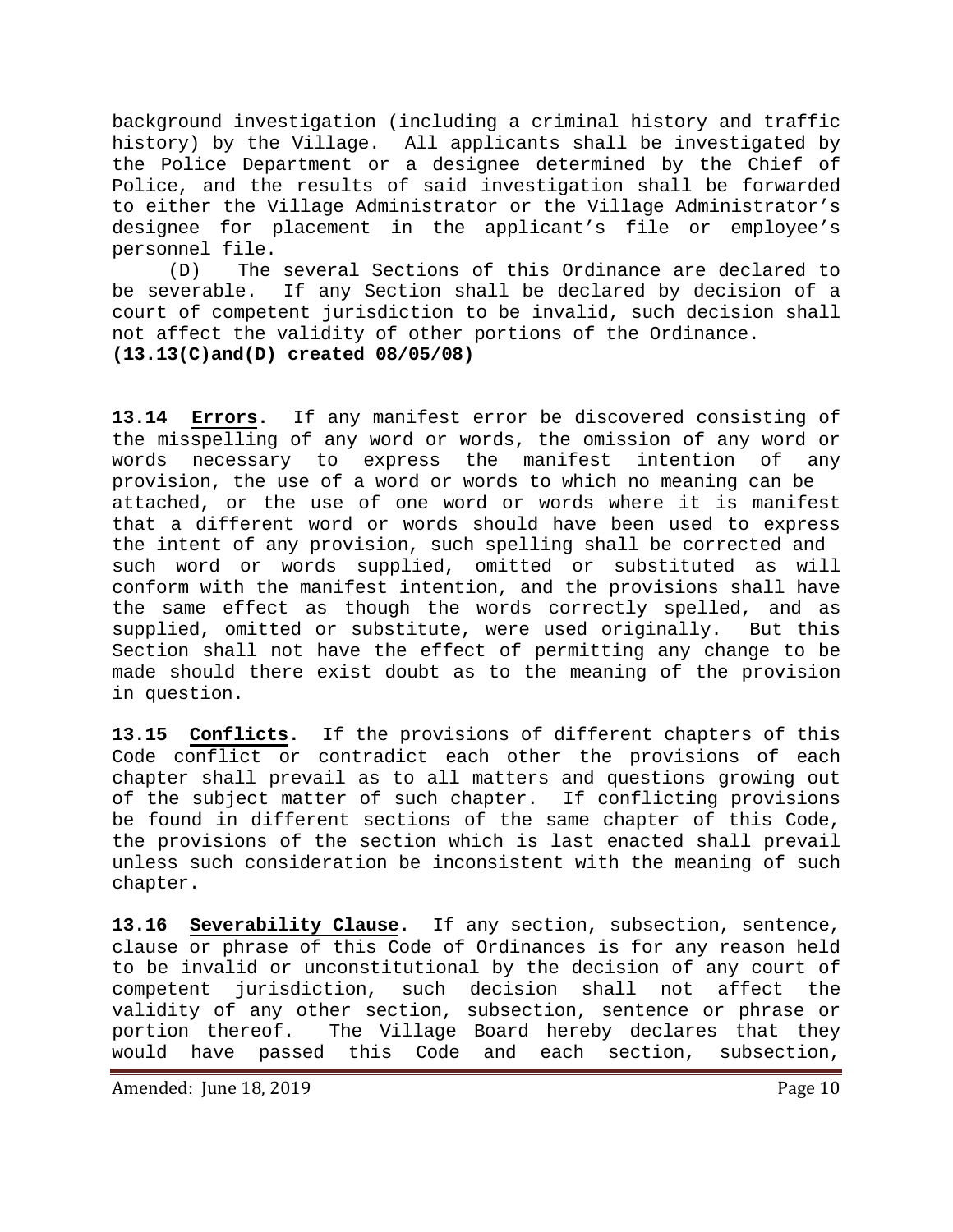sentence, clause or phrase thereof irrespective of the fact that any one or more other sections, subsections, sentences, clauses or phrases may be declared invalid or unconstitutional.

<span id="page-10-0"></span>**13.17 Code as Evidence.** This Code of Ordinances of the Village shall be published and printed in loose-leaf form, under the authority of the Village, for distribution and the Code as so printed and published may be used as evidence of the contents thereof under the provisions of the Wisconsin Statutes.

<span id="page-10-1"></span>**13.18 Applicability of this Chapter.** The provisions of this Chapter shall apply to all ordinances hereafter passed amending or supplementing this Code, and to all other ordinances and resolutions hereafter passed or adopted, unless in any case other rules and principles are explicitly or clearly required to be applied thereto.

**13.19 Reference to Amended Sections.** Whenever in this Code reference is made to any other section or subsection of this Code, such reference shall extend and apply to such section or subsection as hereafter amended, revised or re-enacted, as long as such section or subsection referred to deals with the same subject<br>matter as when the reference was made. If any section or matter as when the reference was made. subsection be repealed and re-enacted under another number dealing with the same general subject, whether in the same or in other language, existing references to such section or subsection as originally numbered shall thereafter be construed to apply to the section or subsection as it exists under its new number.

<span id="page-10-2"></span>**13.20 Documents Incorporated by Reference.** Whenever, in this Code, the Wisconsin Statutes and any standard code, rule, regulation or other written or printed matter, are adopted by reference, they shall be deemed incorporated into this Code as if fully set forth herein and the Village Administrator is hereby directed and required to file, deposit and keep in his or her office a copy of the Code, standard, rule, regulation or other<br>written or printed matter as adopted. Materials so filed, written or printed matter as adopted. deposited and kept shall be public records, open for examination with proper care by any person during the Village Administrator's office hours, subject to such orders or regulations, which the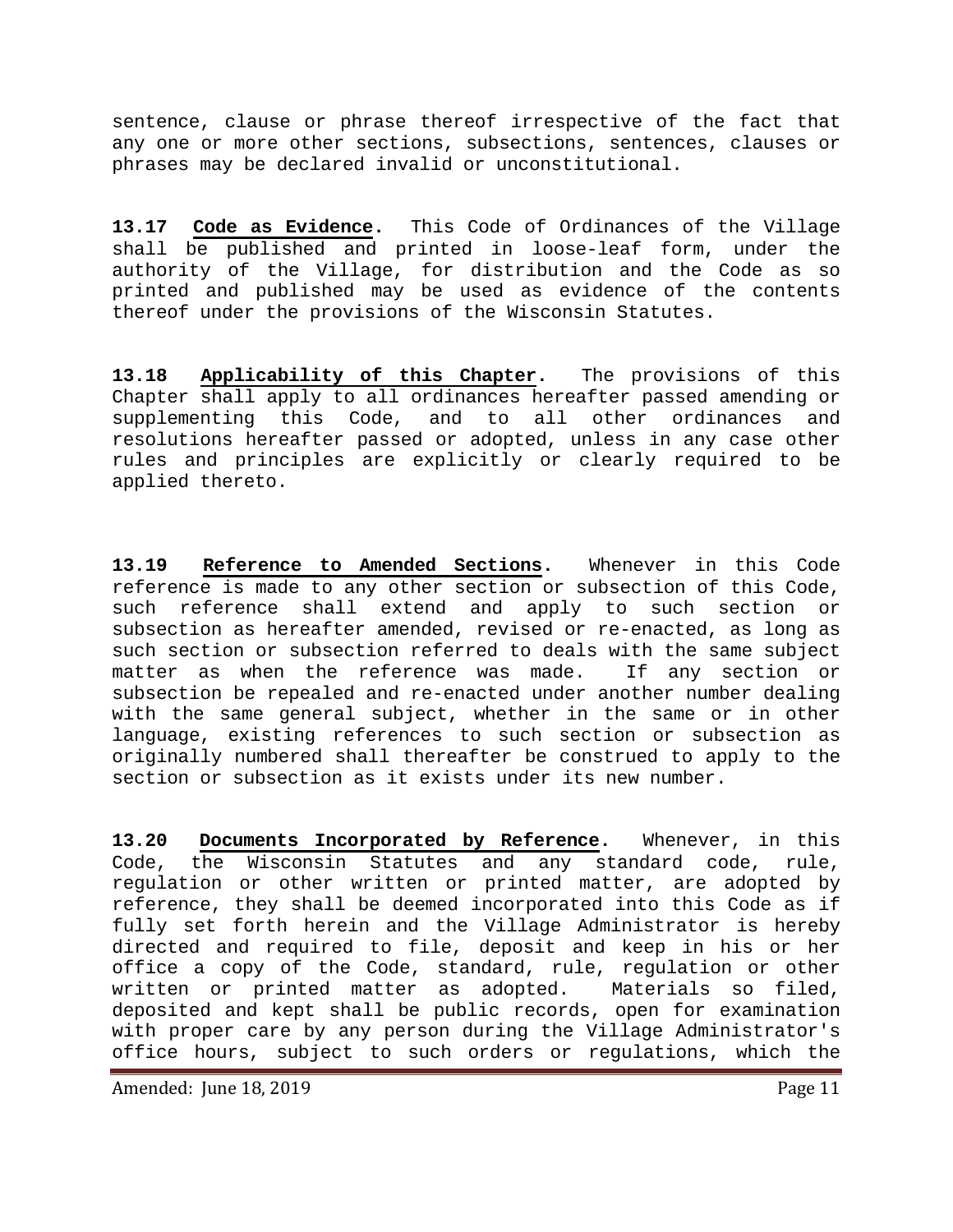Administrator may prescribe for their preservation. Any future amendments, revisions, or modifications of said statutes, standard code, rule, regulation or other law are intended to be made part of this Code. Any act required to be performed or prohibited by any statute, rule regulation or law incorporated herein by reference is required or prohibited by this Code.

<span id="page-11-0"></span>**13.21 Retained Provisions Not Expressly Incorporated.** All ordinances or parts of ordinances in West Salem which are incorporated in this revised ordinance known as the Revised Municipal Code are hereby confirmed and re-enacted without interruption of their operation and effect, and all ordinances or parts of ordinances, except as hereinafter provided, which are not incorporated, re-affirmed and re-enacted herein, are hereby in all things repealed. Excepted are all ordinances or parts of ordinances relating to the following subject, to-wit:

The fixing of salaries of public officials and employees;

The establishment of grades, curb lines and widths of sidewalks in public streets and alleys;

The annexation of territory to the Village;

The letting of contracts without bids;

Special assessment levies;

Water rates and rules and regulations for sewer and water main construction;

Village boundaries;

The issuance of corporate bonds of the Village of whatever description.

<span id="page-11-1"></span>**13.22 Effect of Repeal.** The repeal or amendment of any section or subsection or provision of this Code or of any other ordinance or resolution shall not by implication revive anything not in force or existing at the time at which the repeal or amendment takes effect; affect the previous operation of any enactment so repealed or amended; affect any right, privilege, obligation or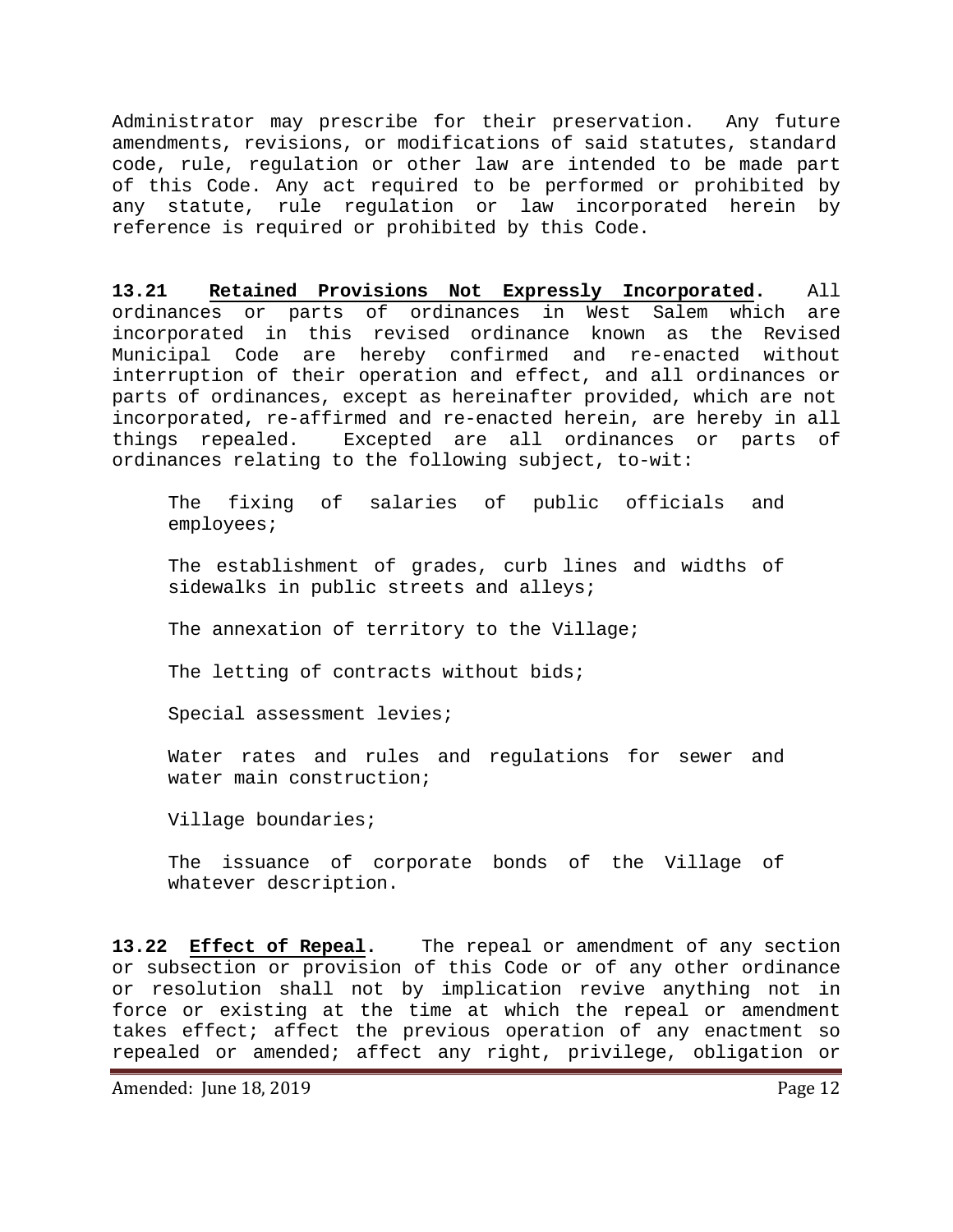liability acquired, accrued or incurred under any enactment so repealed or amended; affect any penalty, forfeiture or punishment incurred in respect of any offense committed against any enactment so repealed or amended; or affect any investigation, legal proceeding or remedy in respect of any such right, privilege, obligation, liability, penalty, forfeiture or punishment as aforesaid.

<span id="page-12-0"></span>13.23 **Rules of Construction.**<br>(A) In General. In the (A) In General. In the construction of the provisions of this Code, the rules set forth in this section shall be observed unless such construction be inconsistent with the manifest intent of the Board.

(B) Words and Phrases - In General. All words and phrases shall be construed and understood according to the common and approved usage of the language; but technical words and phrases and such others as may have acquired a peculiar and appropriate meaning in the law shall be construed and understood according to such peculiar and appropriate meaning.

(C) Words and Phrases - Specifically. The words and phrases set forth in this subsection shall be construed as specifically provided as follows:

1. The expression **"this Code"** shall mean the Code of Ordinances of the Village of West Salem as now enacted and as hereinafter modified by the amendment or revision of any of its provisions.

2. All references to titles, chapter, sections or subsections are to the titles, chapters, section or subsections of this Code, unless otherwise, clearly indicated.

3. The word **"Board"** shall mean the Board of the Village of West Salem.

4. The word **"Village"** shall mean the Village of West Salem.

5. The word **"State"** shall mean the State of Wisconsin.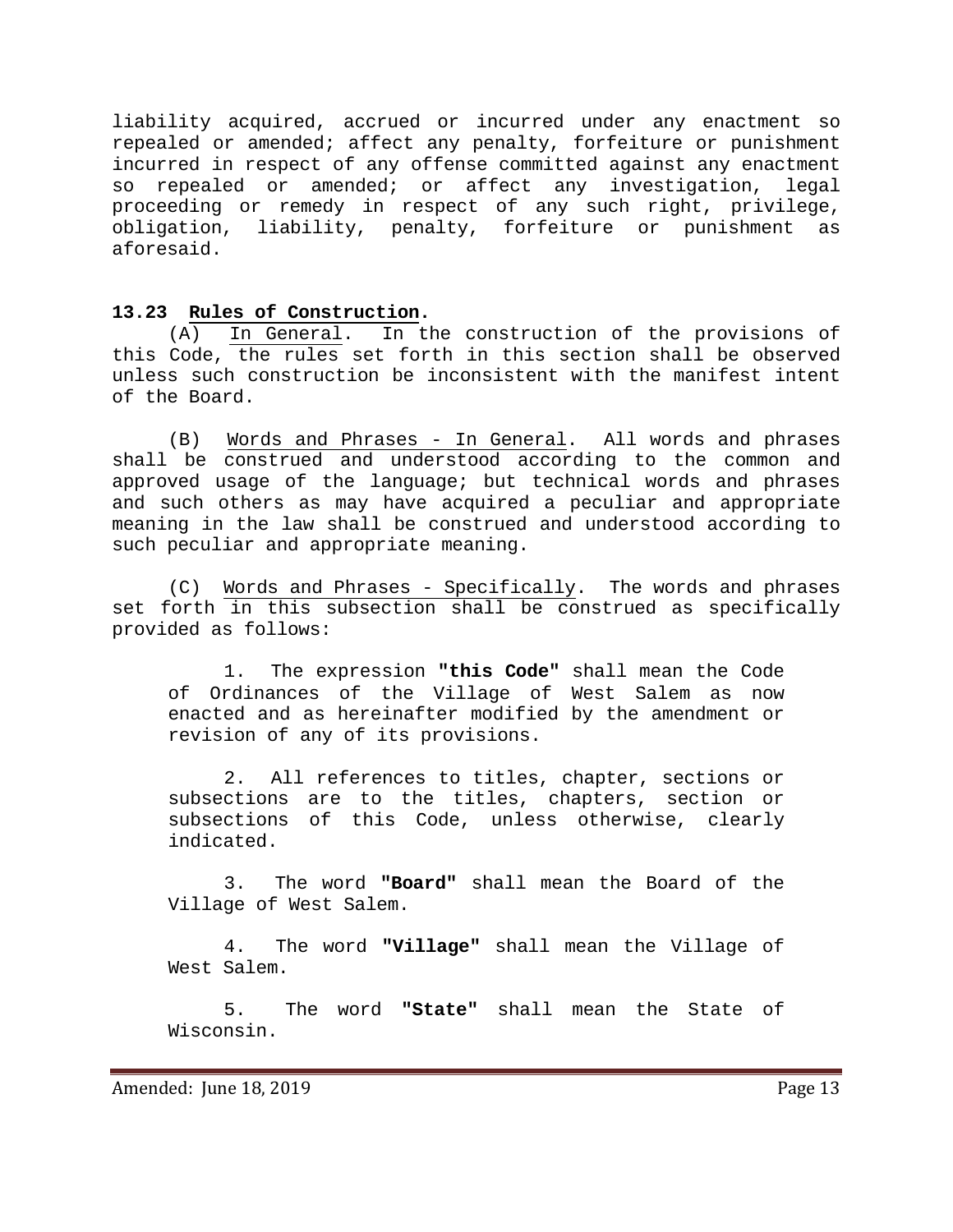6. Words importing either gender shall include any other gender required for their proper application to particular cases.

7. Words in the singular shall include the plural, and words in the plural shall include the singular.

8. The use of any verb in the present tense shall include the future when applicable.

9. The word **"person"** shall extend and be applied to firms, corporations or voluntary associations, as well as to individuals, unless plainly inapplicable.

 10. The word **"week"** shall be construed to mean seven (7) days; but publication in a newspaper of any notice or other matter indicated to be for a stated number of weeks shall be construed to mean one (1) insertion in each week, unless specifically stated to be for each day of the week or for more than one (1) day in each week.

11. The word **"highway"** or **"street"** shall be construed to include all public ways and thoroughfares and all bridges upon the same.

 12. The word **"preceding"** and **"following"**, when used by way of reference to any section or subsection of this Code, shall be construed to mean the section or subsection next preceding or next following that in which said reference is made unless some other section or subsection is designated in such reference.

 13. The expression **"Owner"** used in respect to any land, building or premises shall include the owner, his agent, the lessee, the occupant or the person in charge of such building or premises, and in each case as circumstances and condition may require.

 14. When any section of this Code requires an act to be done which may by law as well be done by an agent as by the principal, such requirement shall be construed to include all such acts when done by an authorized agent.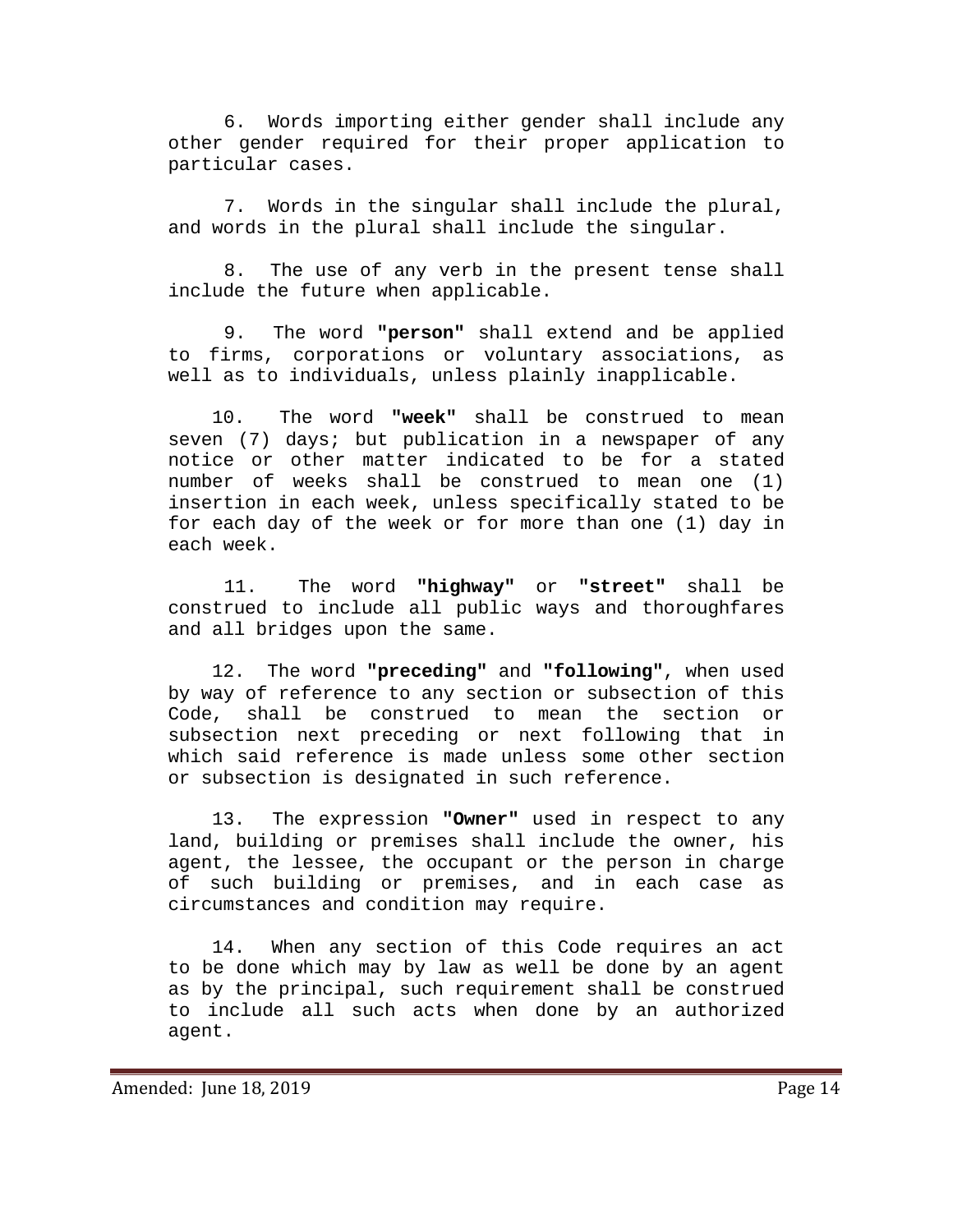15. The time within which an act is to be done as provided in any of the provisions of this Code, when expressed in days, shall be computed by excluding the first day and including the last, except that if the last day be Sunday or a legal holiday it shall be excluded; and when any such time is expressed in hours, the whole of Sunday and of any legal holiday from midnight to midnight shall be excluded.

 16. In all cases where any provision of this Code shall require any act to be done in a reasonable notice to be given to any person, said reasonable time or notice shall be deemed to mean such time only as may be necessary for the prompt execution of such duty, or compliance with such notice.

 17. Whenever **"health department"** or **"health officer"** or words of the same meaning appear in this code, such words shall refer to the **"La Crosse County Health Department"** of the **"La Crosse County Health Officer"**.

**13.24 Destruction of Noxious Weeds.** Ordinance Repealed and Recreated as  $2.05(D)$  - June 18, 2019

**13.25 Weed and Grass Cutting.** Ordinance Repealed and Recreated as 2.05(D) – June 18, 2019

<span id="page-14-0"></span>**13.26 Revocation, Suspension and Non-Renewal.** In addition to all other grounds for revocation, suspension, or non-renewal of any<br>license permitted in this Code of Ordinances, which are license permitted in this Code of Ordinances, which incorporated herein by reference, or otherwise permitted by these Ordinances, the Village Board may suspend, revoke, or refuse to renew any license or permit if an applicant or establishment has not paid current any fine, personal property tax, assessment, charge, fee, or other debt owed the municipality. **(created 06/05/12)**

#### <span id="page-14-1"></span>**13.27 Weights and Measures**.

(A) Definition. Weights, measures or weighing or measuring devices are defined to include all weights, scales,